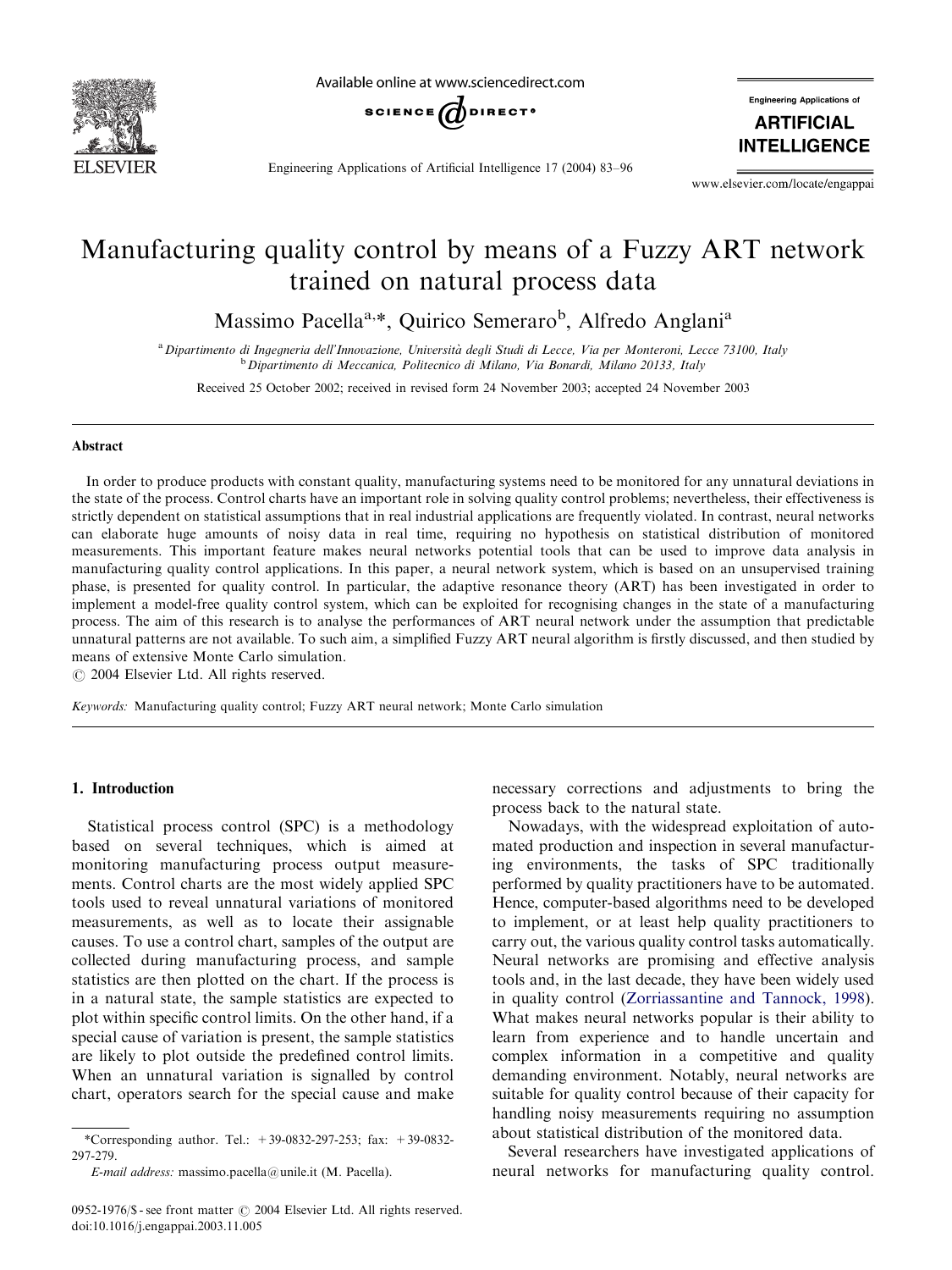[Pugh \(1991\)](#page--1-0) proposed the first reported neural network for quality control. The multi-layer perceptron (MLP) network, trained by means of the supervised backpropagation (BP) learning algorithm [\(Bishop, 1995](#page--1-0)), has been used to detect mean shifts. [Guo and Dooley \(1992\)](#page--1-0), and [Smith \(1994\)](#page--1-0) trained an MLP BP network for identifying positive shifts in both mean and variance. [Cheng \(1995\)](#page--1-0) later, trained an MLP BP neural network for identifying positive/negative shifts and upward/ downward trends of the process mean as well. [Guh](#page--1-0) [and Tannock \(1999\)](#page--1-0) developed an MLP BP neural network approach for concurrent unnatural pattern recognition. [Cook et al. \(2001\)](#page--1-0) discussed the development of an MLP BP neural network to identify changes in the variance of serially correlated process parameters.

The MLP BP network has been exploited successfully in pattern recognition, but the slowness in training still poses some inconveniences for practical applications. Indeed, the convergence of the BP algorithm requires a huge number of iterations, as well as an adequate number of training examples. Therefore, other feedforward neural networks for quality control have been proposed in the literature. For example, [Cook and Chiu](#page--1-0) [\(1998\)](#page--1-0), in order to recognise mean shifts in autocorrelated manufacturing process parameters, proposed a radial basis function (RBF) neural network system.

A shared feature of the most diffused neural methods for quality control is the exploitation of supervised training algorithms. The use of these techniques is based on the hypothesis that user knows in advance the group of unnatural patterns that must be discovered by neural network. A prior knowledge of pattern shapes is essential for generating training data that mimic the actual unnatural outcomes. However, in real industrial cases, unnatural process outcomes cannot be manifested by the appearance of predictable patterns, thus mathematical models are not readily available or they cannot be formulated.

The present paper proposes a different neural network approach for process monitoring, when no previous knowledge on the distribution of unnatural data is available. The proposed approach is based on the adaptive resonance theory (ART) neural network that is capable of fast, stable and cumulative learning.

The ART network is a neural algorithm, which is used to cluster arbitrary data into groups with similar features. [Al-Ghanim \(1997\)](#page--1-0) presented an ART1 neural network (the binary version of the ART algorithm) as a means to distinguish natural from unnatural variations in the outcomes of a generic manufacturing process. The author proposed to train the ART1 network using a set of natural data patterns produced by the monitored process. During the training phase, the network clusters natural patterns of data into groups with similar features, and when it is confronted by a new input, it produces a response that indicates which cluster the pattern belongs to (if any). Therefore, the neural network is not intended to indicate the type of unnatural pattern detected in process outputs. It provides an indication that a structural change in process outputs has occurred when input pattern does not fit to any of the learned natural categories.

The use of a neural system that monitors process outputs without a prior knowledge of unnatural patterns is appealing in real industrial applications. Indeed, only knowledge of the natural behaviour of the process is required in order to train the neural network. Furthermore, the neural network can operate in a plastic mode (i.e. a continuous and cumulative training mode) as long as new patterns are presented to it.

The remainder of this paper is structured as follows. The ART is presented in Section 2. The reference test case is illustrated in Section 3. The proposed Fuzzy ART neural system and the training/testing algorithms are discussed in Section 4 and 5, respectively. Then, simulation methodology and experimental results are both provided in Section 6. Finally, the last section gives conclusions and discusses some directions for further research.

#### 2. The adaptive resonance theory

ART was introduced as a theory of human cognitive information processing. This theory has led to an evolving series of neural network models for unsupervised and supervised category learning. These models, including ART1, ART2, ARTMAP, Fuzzy ART, and Fuzzy ARTMAP, are capable of learning stable recognition categories in response to arbitrary input sequences [\(Pao, 1989;](#page--1-0) [Hagan et al., 1996](#page--1-0)).

ART1 can stably learn to categorise binary inputs and ART2 can learn to categorise analog patterns presented in an arbitrary order. ARTMAP can rapidly selforganise stable categorical mappings between m-dimensional input vectors and *n*-dimensional output vectors. Fuzzy ART, which incorporate computations from fuzzy set theory into the ART1 neural network, is capable of fast stable learning of recognition categories in response to arbitrary sequences of either analog or binary input patterns ([Huang et al., 1995;](#page--1-0) [Georgiopou](#page--1-0)[los et al., 1996, 1999](#page--1-0)). Fuzzy ARTMAP, the combination of ARTMAP with Fuzzy ART, can rapidly learn stable categorical mappings between analog input and output vectors.

#### 2.1. The ART algorithm

ART is composed of two major subsystems, the attentional and the orienting subsystem. While in the attentional subsystem familiar patterns are processed, the orienting subsystem resets the neural activity